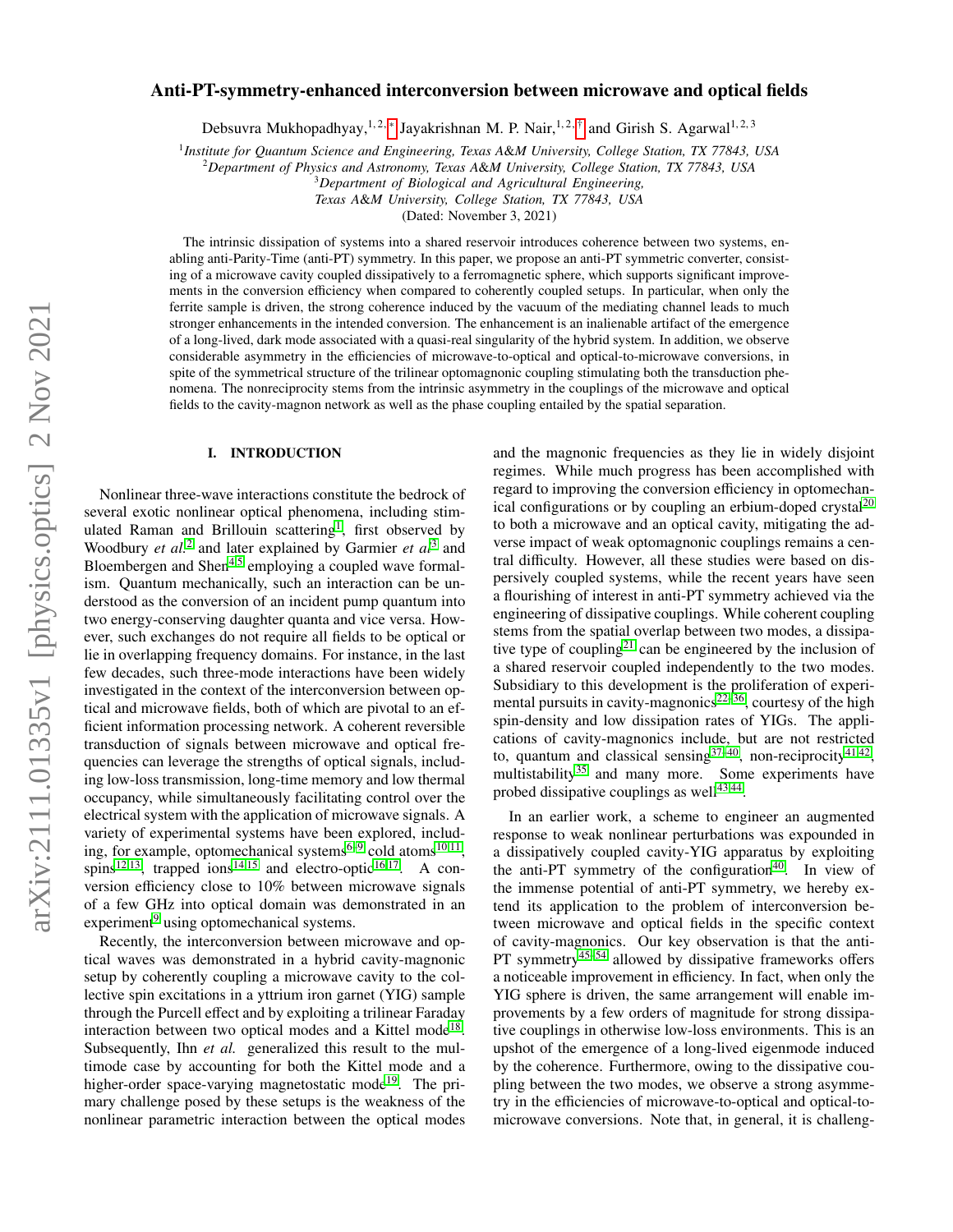ing to engineer non-reciprocity<sup>[55](#page-8-11)[–58](#page-8-12)</sup> in physical systems; however, in waveguide-integrated photonic devices, the reservoirmediated phase coupling naturally brings in nonreciprocal attributes.

The structure of the paper is summarized below: Following a concise review of the theoretical formulation underpinning the conversion model in Sec. II, we explain the two possible schemes vis-a-vis the microwave-to-optical transduc- ` tion mechanism in Sec. III. Finally, in Sec IV, we derive the efficiency of the reverse conversion, *viz.* optical to microwave, and demonstrate the nonreciprocity of the two conversion pathways.

# II. THEORETICAL CONVERSION MODEL

We consider a hybrid cavity-magnonic model in which a rectangular microwave cavity and a YIG interacts dissipatively via a one-dimensional (1D) microwave transmission line. Unlike the previously explored scenario where the YIG is wedged inside the cavity resonator to enhance the coherent coupling between them through the Purcell effect<sup>[18](#page-7-17)[,19](#page-7-18)</sup>, the interposing waveguide here acts as the mediator of a long-range coupling between the two. For the purpose of the conversion process, the YIG sphere is evanescently coupled to an ancillary optical fiber withal. The transduction mechanism could be initiated by the application of a microwave drive at a frequency  $\omega_{\mu}$ , duly complemented by an intense laser drive at a frequency  $\Omega_0$  sent along optical fiber targeting the YIG sample. The converse mechanism of optical-to-microwave transfer proceeds via the administration of two orthogonally polarized optical inputs at frequencies  $\Omega$  and  $\Omega_0$  respectively, such that the frequency discord  $|\Omega - \Omega_0|$  is closely resonant with a Kittel mode frequency, which lies in the microwave regime.

At the outset, we overview a first-principle description of the exchange dynamics enabling the mode conversions. In the most general case, the full Hamiltonian  $H = H_s + H_{micro} +$  $H_{optical}$  of the driven cavity-YIG system would comprise of the following contributions:

$$
\mathcal{H}_s = \hbar \omega_a a^{\dagger} a - \hbar \gamma_e B_0 S_z,
$$
  
\n
$$
\mathcal{H}_{\text{micro}} = \mathcal{H}_{\text{micro}}^{(a)} + \mathcal{H}_{\text{micro}}^{(m)},
$$
  
\n
$$
\mathcal{H}_{\text{optical}} = \int_0^T dt \,\hbar g M_x(t) s_x(t) c.
$$
 (1)

Here,  $H_s$  represents the free Hamiltonian of the cavity-YIG composite, where  $a(a^{\dagger})$  denotes the annihilation (creation) operator of the cavity,  $B_0$  the applied bias magnetic field and  $S<sub>z</sub>$  the collective spin operator of the YIG along the z direction, and  $\gamma_e$  is the gyromagnetic ratio. The Hamiltonian  $\mathcal{H}_{\text{micro}}$ captures the typical interplay between incident microwave photons and the cavity-YIG network, with the first term  $\mathcal{H}_{\text{min}}^{(a)}$ micro encapsulating the coupling of the microwave drive to the cavity. The second term  $\mathcal{H}_{\text{micro}}^{(m)} = -\hbar \gamma_e \vec{S} \cdot \vec{B}_{\text{micro}}$  characterizes the exchange interaction between a large number of spins in the exchange interaction between a large number of spins in the YIG and the local microwave field  $\vec{B}_{micro}$ . The specific expressions for these two contributions would be introduced in due course based on contextual considerations about the incident fields. In addition, two linearly polarized optical field modes selectively couple to the ferromagnetic material which is magnetized along the z direction. The parameter *T* corresponds to the Faraday interaction time, *g* is the coupling strength between the optical field modes and the ferromagnetic sample, *c* is the velocity of light,  $M_x$  and  $s_x$  denote the x-components of the magnetization and the relevant stokes operator respectively. Owing to the circular birefringence of the medium, the linearly polarized light rotates with components along the perpendicular directions, producing the trilinear interaction  $H_{optical}$ . This phenomenon is known as the Faraday effect, generating optical sidebands displaced by  $\omega_m = \gamma_e B_0$ on either flank of the  $\Omega_0$ -band, and thereby, converting those incident microwave photons into optical photons. By the same token, the application of two orthogonally polarized optical beams stimulates the production of a microwave field oscillating at a frequency equaling the difference between the two optical frequencies, a phenomenon commonly known as the inverse Faraday effect. These two phenomena constitute the physical foundation of the conversion scheme.

YIG is a ferrite compound having a high ferric iron  $(Fe^{3+})$ density which is approximately  $4.22 \times 10^{27}$  m<sup>-3</sup>, diameter  $d = 1$  mm and total number of spins  $N \approx 10^{18}$ . Employ $d = 1$  mm and total number of spins  $N \approx 10^{18}$ . Employing the Holstein-Primakoff transformation in the high-spindensity limit, we can recast the raising and lowering spin operators into  $S^+ = \sqrt{5Nm}$ ,  $S^- = \sqrt{5Nm^{\dagger}}$ , where  $\{m, m^{\dagger}\}$  fol-<br>low the Bosonic algebra. This reduces the Hamiltonian of low the Bosonic algebra. This reduces the Hamiltonian of the magnons effectively to  $\hbar \omega_m m^{\dagger} m$ , with  $\omega_m = \gamma_e B_0$ . The magnetostatic Kittel mode being a spatially uniform mode magnetostatic Kittel mode being a spatially uniform mode, the magnetization has a simple form in terms of the collective spin operator,  $M = \gamma_e S/V$ , where *V* is the volume of the YIG sample. Further, the Stokes operator  $s<sub>x</sub>$  of the input optical field can be expressed as  $s_x = -i[b_x^{\dagger}b_y - b_zb_y^{\dagger}]$ , with  $b_y(t)$  and  $b<sub>z</sub>(t)$  representing two optical field operators along the y and z directions respectively. Now, since  $b_z(t)$  is a strongly driven optical mode, we switch to a classical treatment of this mode whereby  $b_z(t)$  is superseded by the c-number  $\sqrt{\frac{P_0}{\hbar\Omega_0}}e^{-i(\Omega_0 t - \theta)}$ , where  $P_0$  is the input laser power and  $\theta$  is the phase acquired by the wave in its transit across the fiber from the cavity to the YIG. Finally, assuming a clear distinction between the timescales of the interaction and the magnonic oscillation, i.e.  $T \ll 1/\omega_m$ , we can tailor the optomagnonic interaction in (1) into

$$
\mathcal{H}_{\text{optical}} = -i\hbar \sqrt{\kappa_o} (m + m^{\dagger}) [b_y e^{i\Omega_0 t} - b_y^{\dagger} e^{-i\Omega_0 t}], \qquad (2)
$$

where  $\kappa_o = \frac{g^2 c^2 T^2 N P_0}{8 V^2 R \Omega_0}$  is the opto-magnonic coupling strength<sup>[18](#page-7-17)</sup>, and a redefinition  $b_y \rightarrow b_y e^{i\theta}$  has been used to eliminate the  $\theta$ -dependence. The dissipative non-Hermitian coupling between the cavity and the YIG has to be formalized at the level of a master equation for the system by treating the common waveguide as a thermal bath. We can obtain the master equation for the density operator by adiabatically eliminating the slowly evolving waveguide degrees of freedom. A rigorous derivation of the same appears in the Appendix.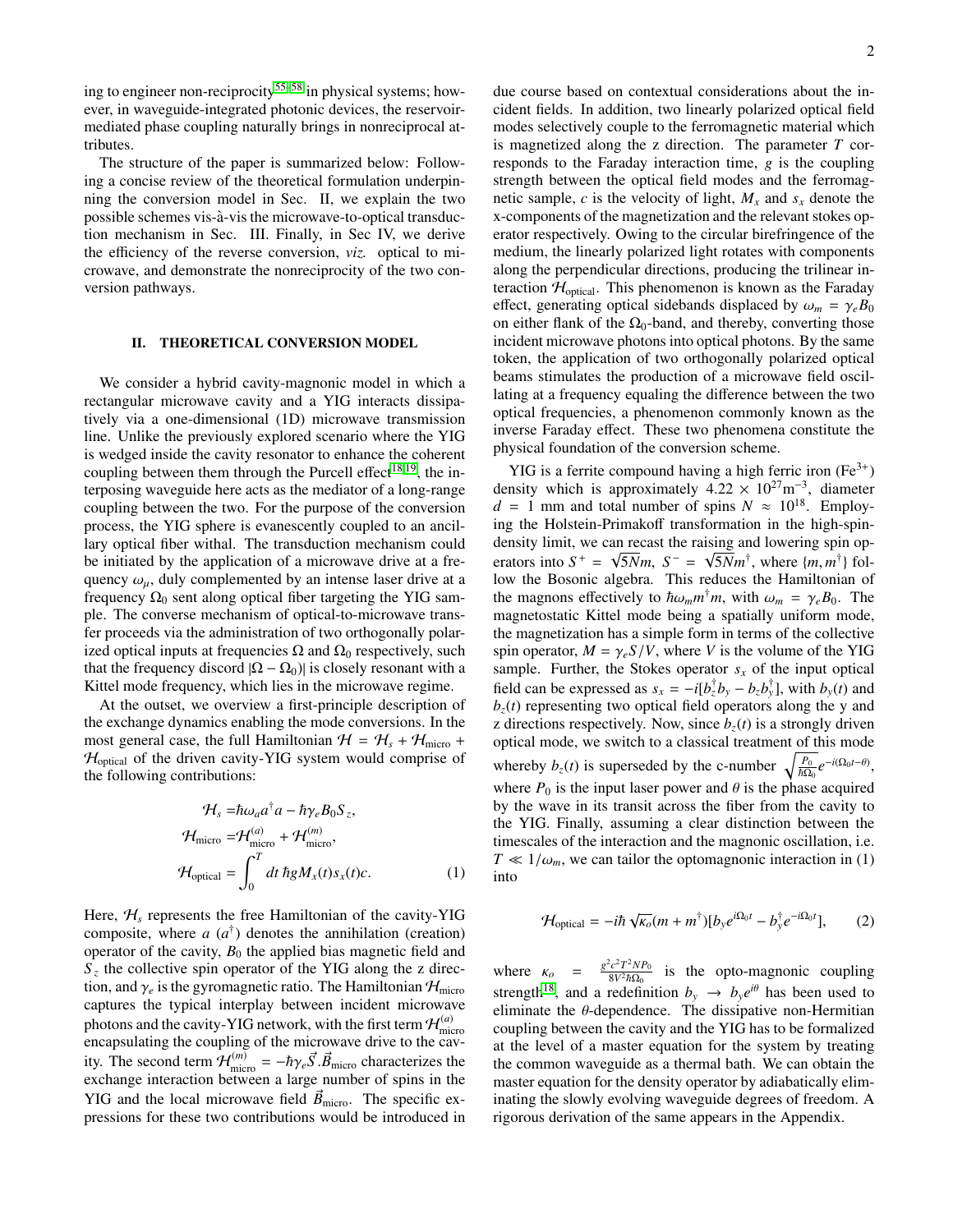

FIG. 1: First scheme for microwave-to-optical conversion. The bottom microwave waveguide couples to both the cavity and the YIG sphere, whereas the itinerant vacuum mode  $b<sub>y</sub>$  in the top fiber, polarized along *y*axis, addresses the collective magnonic excitation. A microwave signal  $a<sub>µ</sub>$  is launched through the bottom channel, in conjunction with an intense optical laser drive *b<sup>z</sup>* , polarized along the *z*-axis and shone on the YIG. This induces both the Stokes and the anti-Stokes optical sidebands at the output port of the optical fiber.

# III. TRANSDUCTION FROM MICROWAVE TO OPTICAL FIELD

Apropos of the microwave-to-optical conversion process, the magnons in mode *m* are driven by a classical microwave drive frequency  $\omega_{\mu}$ , while concurrently interfacing with an optical waveguide that delivers and channels the optical component  $b_y$ . In 1(a), the input microwave drive is launched through the bottom fiber, while in 1(b), it directly impinges on the YIG sample. The Faraday interaction  $H_{optical}$ , prompted by the pump laser  $b_z$  at the frequency  $\Omega_0$  sent along the optical channel, entails the Stokes and anti-Stokes sidebands relative to  $\Omega_0$  in the optical spectrum. The indirect coupling Γ engineered between the cavity and the magnons through the interceding transmission line consolidates the coupling of the YIG to the microwave photons via the Purcell effect. The sideband outputs can be empirically reconstructed from the amplified, beat-down, heterodyne signal between the carrier and the side modes. In principle, there could be two possible schemes of effecting the conversion: (i) by guiding the microwave drive field along the microwave fiber, or (ii) by directly shining a maser on the YIG. In what follows, we develop explicit results for the two schemes separately.

# A. Scheme 1: Microwave field launched through the waveguide

When the microwave field is launched through the transmission line, the magnons encounter a phase-translated input relative to the intracavity field, which promptly simplifies the components in  $\mathcal{H}_{micro}$  to

$$
\mathcal{H}_{\text{micro}}^{(a)} = -i\hbar \sqrt{\kappa_a} [a^\dagger a_\mu e^{-i\omega_\mu t} - a a_\mu^\dagger e^{i\omega_\mu t}],
$$
  
\n
$$
\mathcal{H}_{\text{micro}}^{(m)} = -i\hbar \sqrt{\kappa_m} [m^\dagger a_\mu e^{-i(\omega_\mu t - \phi)} - m a_\mu^\dagger e^{i(\omega_\mu t - \phi)}],
$$
\n(3)

where  $\kappa_a$  and  $\kappa_m$  symbolize the leakage rates of the cavity and the magnons respectively into the interfacing microwave line, and  $a<sub>u</sub>$  is the microwave drive. Fig. 1 portrays the overarching ladder network. It is convenient to redefine the system variables as  $\tilde{a} = ae^{i\omega_{\mu}t}$ ,  $\tilde{m} = me^{i\omega_{\mu}t}$ , and, depending on whether we consider the Stokes or anti-Stokes process,  $\tilde{b}_y = b_y e^{i(\Omega_0 - \omega_\mu)t}$  or  $\tilde{b}_y = b_y e^{i(\Omega_0 + \omega_\mu)t}$ . The operation dispels the explicit time-dependence in  $H$ , when the fast-oscillating terms are expunged. The first process pertains to a parametricamplification type process, whereas the second is associated with a beam-splitter type interaction. We now develop the Langevin equations for the two respective processes, to the Langevin equations for the two respective processes, to the<br>lowest order in the optomagnonic coupling rate  $\sqrt{\kappa_0}$ . For no-<br>tational simplicity we drop the tildes over the mode variables tational simplicity, we drop the tildes over the mode variables.

*Stokes output:* Pursuant to the master equation derived in Appendix [A,](#page-6-0) the mean-value dynamics of the cavity and the magnon modes reduces, in this case, to

$$
\dot{a} = -(i\Delta_a + \gamma_a)a - \Gamma e^{i\phi}m - \sqrt{\kappa_a}a_\mu,
$$
  
\n
$$
\dot{m} = -(i\Delta_m + \gamma_m)m - \Gamma e^{i\phi}a - \sqrt{\kappa_m}a_\mu e^{i\phi} + \sqrt{\kappa_o}b_y^{\dagger}.
$$
 (4)

where  $\gamma_a = \kappa_a + \tilde{\kappa}_a$  and  $\gamma_m = \kappa_m + \tilde{\kappa}_m + \kappa_o \approx \kappa_m + \tilde{\kappa}_m$  encompass the dissipative effects. The decay rate  $\tilde{\kappa}_a$  ( $\tilde{\kappa}_m$ ) stands for the intrinsic damping of the cavity (magnon) mode into the nonwaveguide modes. Based on the input-output formulation, the output Stokes wave would be accorded by the relation

$$
b_{y,\text{out}} = -\sqrt{\kappa_o} m^{\dagger},\tag{5}
$$

since the input mode  $b_y$ , in this case, can be taken to be the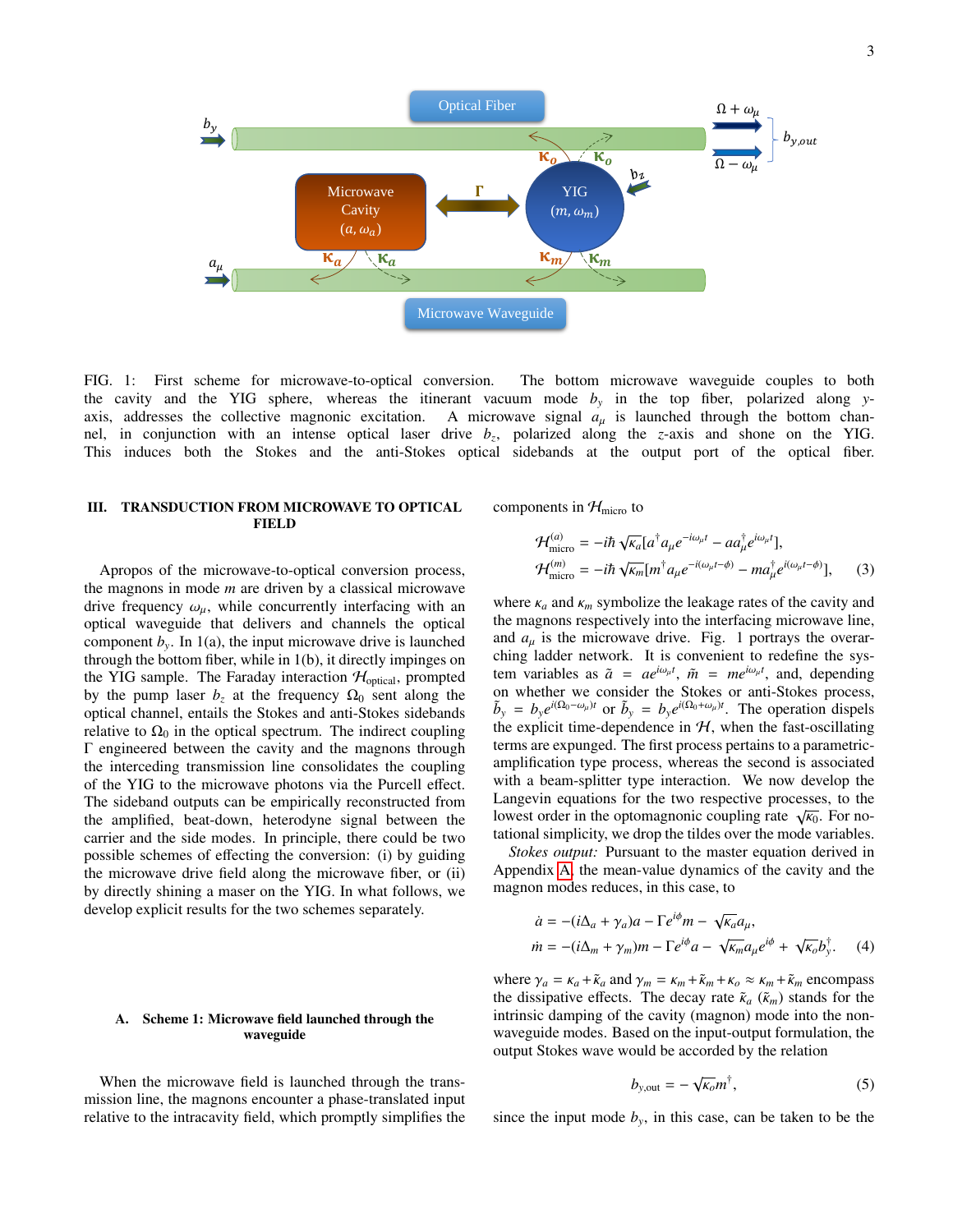

FIG. 2: Stokes conversion efficiencies for the microwaveto-optical conversion pertaining to scheme 1, are plotted under anti-PT symmetric conditions and comparable couplings  $\Gamma = g$  in both dissipative and coherent setups. In (a), we impose  $\gamma = 2\Gamma$  and in (b), we consider  $\gamma = 1.1\Gamma$ . The absolute efficiencies have been scaled up by a factor of  $S = 1.4 \times 10^5$ in both (a) and (b), for  $\Gamma \approx \pi \times 25$  MHz and  $\Gamma_0 \approx \pi \times 0.3$  mHz.

thermal vacuum. Eq. (4) can be condensed into the form

$$
\dot{X} = -i\mathcal{M}X - \mathcal{F} - \sqrt{\kappa_o}\mathcal{G},\tag{6}
$$

where  $X = (a \ m)^T$ ,  $\mathcal{F} = a_{\mu}(\sqrt{a})$ κ*a*  $\sqrt{\kappa_m}e^{i\phi}$ ,  $\mathcal{G} = (0, b_y^{\dagger})^T$ , and  $M = \begin{pmatrix} \Delta_a - i\gamma_a & -i\Gamma e^{i\phi} \\ -i\Gamma e^{i\phi} & \Delta - i\gamma \end{pmatrix}$  $-i\Gamma e^{i\phi}$  Δ*m* − *iγm*<br>b linear) order in  $\left| \int f$ . If  $b_{y,out}$  has to be solved to the lowest (here, linear) order in  $\sqrt{\kappa_0}$ , it follows that the long-time<br>solution to X could be obtained by dropping the final term in solution to *X* could be obtained by dropping the final term in (6), leading to

$$
X = i\mathcal{M}^{-1}\mathcal{F}.\tag{7}
$$

Hence, the solutions to the intracavity field and the magnonic oscillation stand as

$$
a = \frac{i a_{\mu} [\sqrt{\kappa_a} (\Delta_m - i\gamma_m) + i \sqrt{\kappa_m} e^{2i\phi} \Gamma]}{(\Delta_a - i\gamma_a)(\Delta_m - i\gamma_m) + \Gamma^2 e^{2i\phi}},
$$
  

$$
m = \frac{i a_{\mu} e^{i\phi} [i \sqrt{\kappa_a} \Gamma + \sqrt{\kappa_m} (\Delta_a - i\gamma_a)]}{(\Delta_a - i\gamma_a)(\Delta_m - i\gamma_m) + \Gamma^2 e^{2i\phi}}.
$$
(8)

By virtue of Eq. (5), we educe the Stokes conversion efficiency to be

$$
\eta_s^{(d,c)} = \left| \frac{b_{y,\text{out}}}{a_\mu} \right| = \left| \frac{i \Gamma \sqrt{\kappa_o \kappa_a} + (\Delta_a - i \gamma_a) \sqrt{\kappa_o \kappa_m}}{(\Delta_a - i \gamma_a)(\Delta_m - i \gamma_m) + \Gamma^2 e^{2i\phi}} \right|, \quad (9)
$$

For comparison, we recall the efficiency factor in a coherent environment, where the cavity and the magnons address each other by means of a Hermitian coupling  $J(a^{\dagger}m + am^{\dagger})$ :

$$
\eta_s^{(c.c)} = \left| \frac{b_{y,\text{out}}}{a_\mu} \right| = \left| \frac{J \sqrt{\kappa_o \kappa_a}}{(\Delta_a - i\gamma_a)(\Delta_m - i\gamma_m) - J^2} \right|.
$$
 (10)

Since the solution to *X* determines the Stokes sideband of the optical spectra, its efficiency of conversion from the microwave input pivots on the symmetry properties of M. In this context, it is useful to note that anti-PT symmetry could be engineered in this bimodal framework by devising the constraints  $\Delta_a = -\Delta_m = \Delta$ ,  $\gamma_1 = \gamma_2 = \gamma$  and  $\phi = n\pi$ , with *n* 

being a natural number. While, from the above expressions, it is clear that the order of magnitude does not change dramatically by switching to a dissipative configuration, it does turn out that dissipative couplings can predominantly outstrip the efficiency of coherent setups under anti-PT conditions. From Eqs. (9) and (10), the figure of merit quantified as an advantage gained through anti-PT symmetry in dissipative environments can be simplified as

$$
\frac{\eta_s^{(d,c)}}{\eta_s^{(c,c)}} = \left[ \frac{\{\Delta^2 + (\gamma - \Gamma)^2\} {\{\Delta^2 + \gamma^2 + \Gamma^2\}} }{\Gamma^2 {\{\Delta^2 + \gamma^2 - \Gamma^2\}}} \right]^{1/2},\tag{11}
$$

where  $\kappa_a \approx \kappa_m$  and  $\Gamma \approx J$  has been assumed. Figures 2(a) and 2(b) plot the conversion factors as well as the relative efficiencies w.r.t coherent couplings for comparable system parameters and similar coupling strengths, under the constraint of anti-PT symmetry. It is interesting to note the broadband nature of the profiles for anti-PT symmetry. For large dampings or frequency detunings in the range  $\Delta \geq \Gamma$ , the expression above exceeds 1, demonstrating the superiority of these couplings. In the complementary regime, the situation is not so cut and dry, and numerical means become the imperative.

*Anti-Stokes output:* An identical calculation for the anti-Stokes process yields the same efficiency factor as above, i.e.,

$$
\eta_{as}^{(d,c)} = \left| \frac{b_{y,out}}{a_{\mu}} \right| = \left| \frac{i \Gamma \sqrt{\kappa_o \kappa_a} + (\Delta_a - i \gamma_a) \sqrt{\kappa_o \kappa_m}}{(\Delta_a - i \gamma_a)(\Delta_m - i \gamma_m) + \Gamma^2 e^{2i\phi}} \right|, \qquad (12)
$$

where the relevant input-output relation,  $b_{y,out} = -\sqrt{\kappa_o}m$ ,<br>has been employed. Thus, the input microwaye photons has been employed. Thus, the input microwave photons of frequency  $\omega_{\mu}$ , upon interacting with the optical wave of frequency  $\Omega_0$ , are converted into output traveling light modes with frequencies  $\Omega_0 - \omega_\mu$  and  $\Omega_0 + \omega_\mu$  pertaining to the Stokes and anti-Stokes bands respectively.

# B. Scheme 2: Direct excitation of the magnons by a microwave pump

This protocol of selectively driving the YIG sphere, as demonstrated in Fig. 3, can exploit a spectral singularity of dissipatively interacting systems in drawing out an enhanced steady-state response in the hybrid system. The vacuum of the quantized field in a reservoir induces coherence between any two systems coupled to it. When optimally strong, the coherence can push one of the poles in the linear response to the real axis, under anti-PT symmetric conditions. With the corresponding linewidth suffering a stark suppression, the resonant response shoots up, only to be regularized by intrinsic anharmonicites present in any of the modes. This feature in a two-mode dissipatively coupled system has been tailored into a convenient mechanism for sensing weak nonlinear perturbations[40](#page-8-3). Although, for our current analysis, we do not meander into the nonlinear domain, we throw light on the feasibility of ramping up the efficiency of our conversion model by operating in the neighborhood of this singularity. With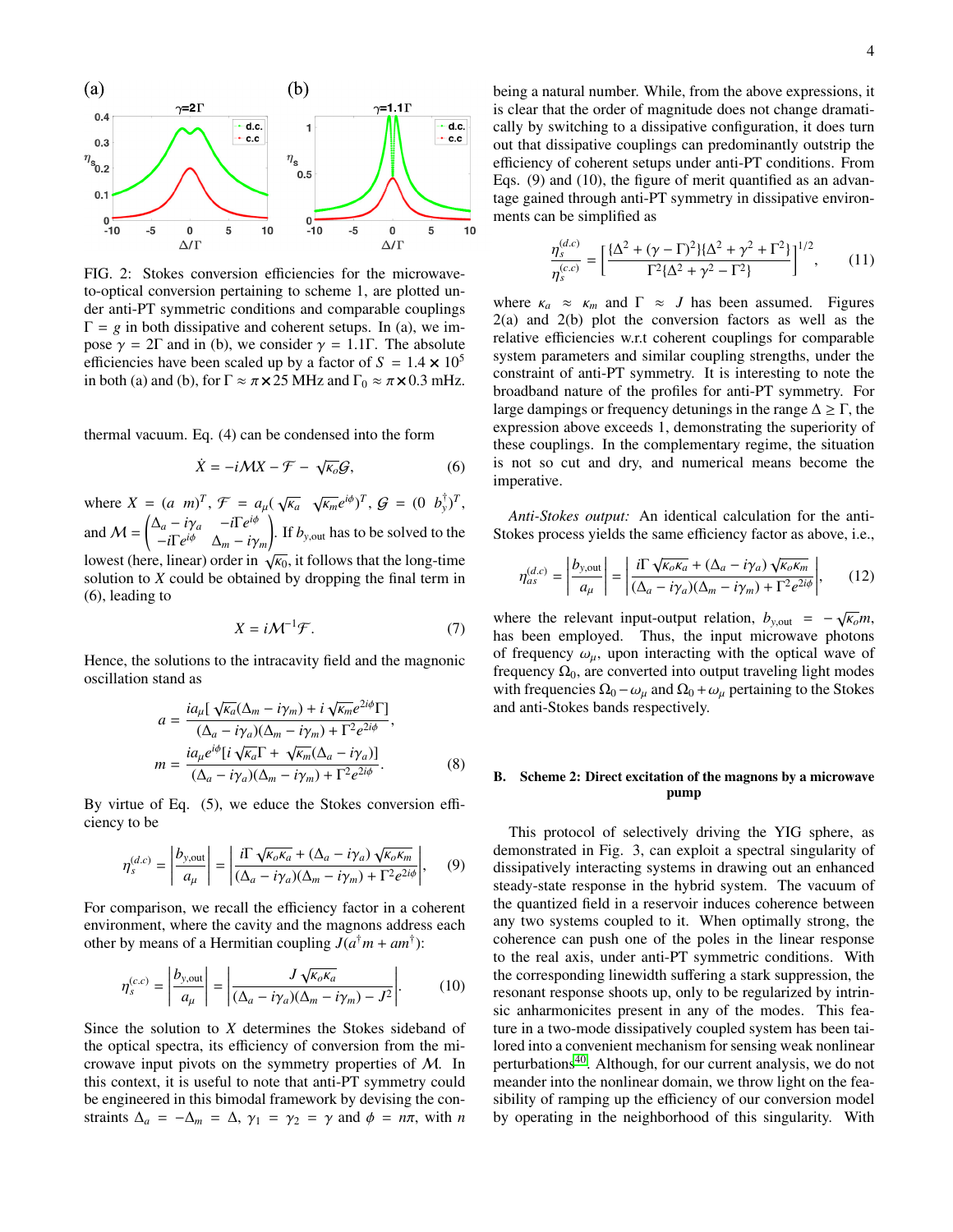

FIG. 3: Second scheme for microwave-to-optical conversion. The microwave input as well as the laser drive are targeted on the YIG sphere, generating the optical sidebands.



FIG. 4: Stokes conversion efficiencies for the scheme 2 with the chosen parameters  $\gamma = 1.1\Gamma$  (i.e.,  $\varepsilon = 0.1$ ) and  $\gamma$  = 1.01 $\kappa$  (i.e.,  $\varepsilon$  = 0.01), under anti-PT symmetry. The absolute efficiencies have been scaled up by  $S(\varepsilon = 0.1) = 1.4 \times 10^5$  and  $S(\varepsilon = 0.01) = 1.4 \times 10^4$ .<br>Since the peaks in the two graphs are in the vicinity of Since the peaks in the two graphs are in the vicinity of each other, the proportionality in Eq. (15) is vindicated.

this constraint, it is easy to see that the poles in Eq. (9) approach zero as  $\Gamma \rightarrow \gamma$ . This is possible under the circumstance when extraneous decoherence is strongly overshadowed by the coherence produced by the shared reservoir. However, around this point, the numerator also becomes small, precluding sizable enhancements in the output fields procreated via scheme 1. To mitigate the pernicious role of the numerator, we can merely resort to shining a maser beam on the YIG sample. While the microwave-YIG interaction becomes  $\mathcal{H}_{\text{micro}}^{(m)} = -i\hbar \sqrt{2\kappa_m} [m^\dagger a_\mu e^{-i(\omega_\mu t - \phi)} - m a_\mu^\dagger e^{i(\omega_\mu t - \phi)}],$  the cavity order the cavity gets decoupled from any external driving fields. Therefore, the term  $\mathcal{H}_{\text{micro}}^{(a)}$  drops out. The Langevin equations for the mode amplitudes corresponding to the Stokes process would,

then, be remodeled as

$$
\dot{a} = -(i\Delta_a + \gamma_a)a - \Gamma e^{i\phi}m,
$$
  

$$
\dot{m} = -(i\Delta_m + \gamma_m)m - \Gamma e^{i\phi}a - \sqrt{2\kappa_m}a_\mu e^{i\phi} + \sqrt{\kappa_o}b_y^{\dagger}.
$$
 (13)

The input-output relation pertaining to the optical mode  $b<sub>y</sub>$ remains intact, which yields the Stokes efficiency factor to be

$$
\eta_s^{(d,c)} = \left| \frac{b_{y,\text{out}}}{a_\mu} \right| = \frac{\sqrt{2\kappa_o \kappa_m (\Delta_a^2 + \gamma_a^2)}}{(\Delta_a - i\gamma_a)(\Delta_m - i\gamma_m) + \Gamma^2 e^{2i\phi}}
$$
(14)

To bring out the significance of the anti-PT symmetry, we look at the behavior of the above expression under this constraint, i.e.,  $\Delta_a = -\Delta_m = \Delta$ ,  $\gamma_1 = \gamma_2 = \gamma$  and  $\phi = n\pi$ . The efficiency is plotted in Fig. 4, which unveils a spike around the origin  $\Delta/\kappa = 0$ . When  $\gamma$  is only slightly larger than  $\Gamma$ , such that  $\gamma = \Gamma(1 + \varepsilon)$  for  $\varepsilon \ll 1$ , the above expression reduces, in the limit  $\Delta/\Gamma \rightarrow 0$ , to

$$
\eta_s^{(d,c)} \approx (\varepsilon/2)^{-1} (\kappa_o/\kappa_a)^{1/2}.
$$
 (15)

Consequently, the smallness of  $\varepsilon$  has a direct bearing on the scaling up of the figure of merit characterizing the converscaling up of the figure of merit characterizing the conversion scheme. For instance, when  $\varepsilon$  becomes one-tenth, there is about a tenfold amplification observed in the optical output. This is evident from the comparative plot in Fig. 4, since the deviations of  $\gamma$  from  $\Gamma$  are respectively one and two orders of magnitude smaller than Γ. For  $\varepsilon \approx 0.1$ , the value of η improvement over the coherent setting.  $s_s^{(d,c)}$  approximates to 0.025%, which signifies a remarkable<br>mprovement over the coherent setting

This property in a dissipatively coupled system can also be justified from the perspective of bright and dark states pertaining to radiating and non-radiating modes of the system. On defining two linearly independent modes  $c_{\pm} = 1/\sqrt{2(a \pm m)}$ ,<br>we find that the mode *c* evolves as  $\dot{c} = -\epsilon \Gamma c - i\Delta c$ . we find that the mode *c*− evolves as  $\dot{c}$ − = − $\epsilon$ F*c*− − *i*∆*c*+ −  $\alpha$ <sup>γ</sup><sup>*k*</sup>  $\alpha$  +  $\alpha$ /<sup>*k*</sup> $\delta$ </sub><sup>*k*</sup>. Thus the mode *c*− acts as a long-lived mode  $\overline{k_m}a_\mu + \sqrt{k_0}b_y^{\dagger}$ . Thus, the mode *c*− acts as a long-lived mode,  $c_y$ , in to a dark state, as s becomes small. The other mode *c* akin to a dark state, as <sup>ε</sup> becomes small. The other mode *<sup>c</sup>*<sup>+</sup> decays significantly faster at the rate of 2Γ. The emergence of a dark state explains the coherent buildup in the output signal around the singularity  $\varepsilon = 0$ .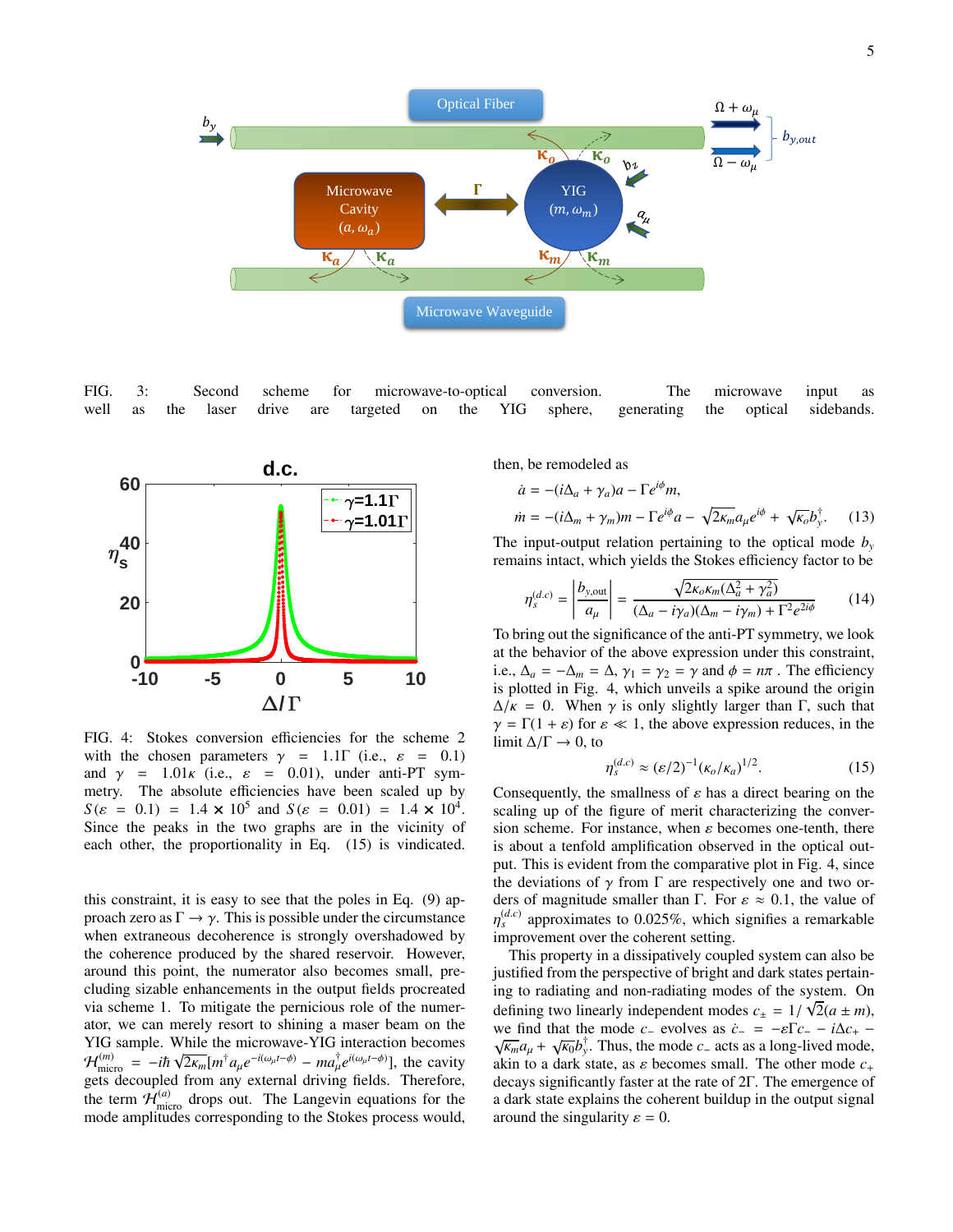

FIG. 5: Nonreciprocal Stokes' conversion efficiencies (M: Microwave, O: Optical) pertaining to the scheme 1, for the system parameters  $\Delta_a = -\Delta_m = \delta$  (for M→O) and  $\delta_a^{(+)} = \delta^{(+)} = \delta$  (for O, M) plotted against  $\delta_a^{\text{for two sets}}$  of the  $-\delta_{m}^{(+)} = \delta$  (for O→M), plotted against  $\delta$  for two sets of the phase separation  $\phi$ . The conversion is however reciprocal phase separation  $\phi$ . The conversion is, however, reciprocal when  $\phi$  is an integer multiple of  $\pi$ . The M $\rightarrow$ O graphs refer to Eq. (9), and the  $O \rightarrow M$  graphs refer to Eq. (19).

# IV. OPTICAL-TO-MICROWAVE CONVERSION: NONRECIPROCITY DUE TO DISSIPATIVE COUPLING

The reverse procedure of light getting transformed into microwave photons is made feasible by the inverse Faraday effect. The initial conditions are now translated into injecting two copropagating phase-coherent laser inputs  $(b<sub>y</sub>$  and  $b<sub>z</sub>)$ along the optical transmission line, with the relevant frequencies in the optical domain and separated by a microwave frequency. If the difference frequency coincides with a Kittel mode frequency, the resonance imparts an oscillatory magnetization to the magnons in the YIG, which, in turn, elicit traveling microwave photons at this difference frequency. With the plane-wave ansatz  $b_y = \sqrt{\frac{P}{\hbar \Omega}} e^{-i\Omega t}$ , where *P* is the drive power, we can derive the induced microwave output at frequency  $\omega_+ = \Omega_0 - \Omega$  (Stokes scattering) or  $\omega_- = \Omega - \Omega_0$ (anti-Stokes scattering), depending on whichever is positive, by solving the dynamical equations in time domain. On rotating the variables as  $m \to me^{i\omega_{\mu}t}$  and  $a \to ae^{i\omega_{\mu}t}$ , and defining the input amplitude  $\beta = \sqrt{\frac{P}{\hbar \Omega}}$ , we reduce the evolution equations as

$$
\dot{a} = -(i\delta_a^{(\pm)} + \gamma_1)a - \Gamma e^{i\phi}m,
$$
  
\n
$$
\dot{m} = -(i\delta_m^{(\pm)} + \gamma_2)m - \Gamma e^{i\phi}a \pm \sqrt{\kappa_0}\beta,
$$
\n(16)

where the detunings  $\delta_a^{(\pm)} = \omega_a - \omega_{\pm}$  and  $\delta_m^{(\pm)} = \omega_m - \omega_{\pm}$  have been introduced, and the rapid oscillations neglected. Since no classical microwave drive needs to be applied, the corresponding interaction term has been dropped. It is now a simple exercise to evaluate the scattered microwave field in the long-time limit. Clearly, the long-time solutions  $X_{\pm}$  would correspond to fresh microwave oscillations at  $\omega_+$  or  $\omega_-,$  as the case may be, as an artifact of the nonlinear interaction between the two optical beams and the driven magnons. Eq. (16) yields the solutions

$$
X_{\pm} = \mp i \sqrt{\kappa_0} \beta \mathcal{H}^{-1} \begin{pmatrix} 0 \\ 1 \end{pmatrix} . \tag{17}
$$



FIG. 6: Nonreciprocity in the Stokes' conversion efficiencies (M: Microwave, O: Optical) pertaining to scheme 2, for the system parameters  $\Delta_a = -\Delta_m = \delta$  (for M→O) and graphs refer to Eq. (14), and the O→M graphs to Eq. (19). (<sup>+)</sup> =  $-\delta_m^{(+)} = \delta$  (for O→M), and  $\gamma_a = \gamma_m = 1.1\kappa$ . The M→O<br>raphs refer to Eq. (14) and the O→M graphs to Eq. (19)

Invoking the input-output relation for the field transmitted across the microwave waveguide, we find that

$$
a_{\text{out}}^{\pm} = -(\sqrt{\kappa_a}e^{i\phi}a_{\pm} + \sqrt{\kappa_m}m_{\pm})
$$
  
= 
$$
\mp i\beta \left[ \frac{i\Gamma e^{2i\phi}\sqrt{\kappa_0\kappa_a} + \sqrt{\kappa_o\kappa_m}(\delta_a^{\pm} - i\gamma_1)}{(\delta_a^{\pm} - i\gamma_1)(\delta_m^{\pm} - i\gamma_2) + \Gamma^2 e^{i\phi}} \right].
$$
 (18)

This allows us to infer the conversion efficiencies for the two possible microwave bands,

$$
\left| \frac{a_{\text{out}}^{\pm}}{\beta} \right| = \left| \frac{i \Gamma e^{2i\phi} \sqrt{\kappa_o \kappa_a} + (\delta_a^{\pm} - i\gamma_1) \sqrt{\kappa_o \kappa_m}}{(\delta_a^{\pm} - i\gamma_1)(\delta_m^{\pm} - i\gamma_2) + \Gamma^2 e^{2i\phi}} \right|.
$$
 (19)

where the upper sign refers to the Stokes band and the lower to the anti-Stokes generation.

Strikingly, there is a structural disparity between the expression in Eqs. (9) or (14), and that in Eq. (19), indicating nonreciprocal transductions. In the case of scheme 1, for  $\phi = n\pi$ , the microwave-to-optical conversion efficiency and vice versa resemble each other up to a reinterpretation of the detunings. However, there is a palpable quantitative asymmetry in the two mechanisms pertaining to an arbitrary phase for an otherwise commensurate set of system parameters. The discrepancy between the two efficiency factors is even more evident in scheme 2, whereby the two conversion processes ensue with starkly disparate efficiencies, regardless of the choice of phase. Fundamental to this nonreciprocity in either scheme is the factor that microwave fields are directly or indirectly linked up with both the cavity and the YIG, whereas the optical fields interact purely with the YIG. In addition, the phase-sensitive asymmetry pertinent to scheme 1 can be traced down to the existence of the reservoir-mediated phasecoupling between the cavity and the YIG, that is a characteristic of dissipatively coupled systems. This is veritably distinct from the symmetric nature of conversion observed in coherently coupled setups, where both the conversion mechanisms unfold with equal efficiencies. Note that this nonreciprocity in the conversion mechanisms exists in spite of the symmetrical interaction between the two optical modes and the magnons, as embodied in  $\mathcal{H}_{optical}$ .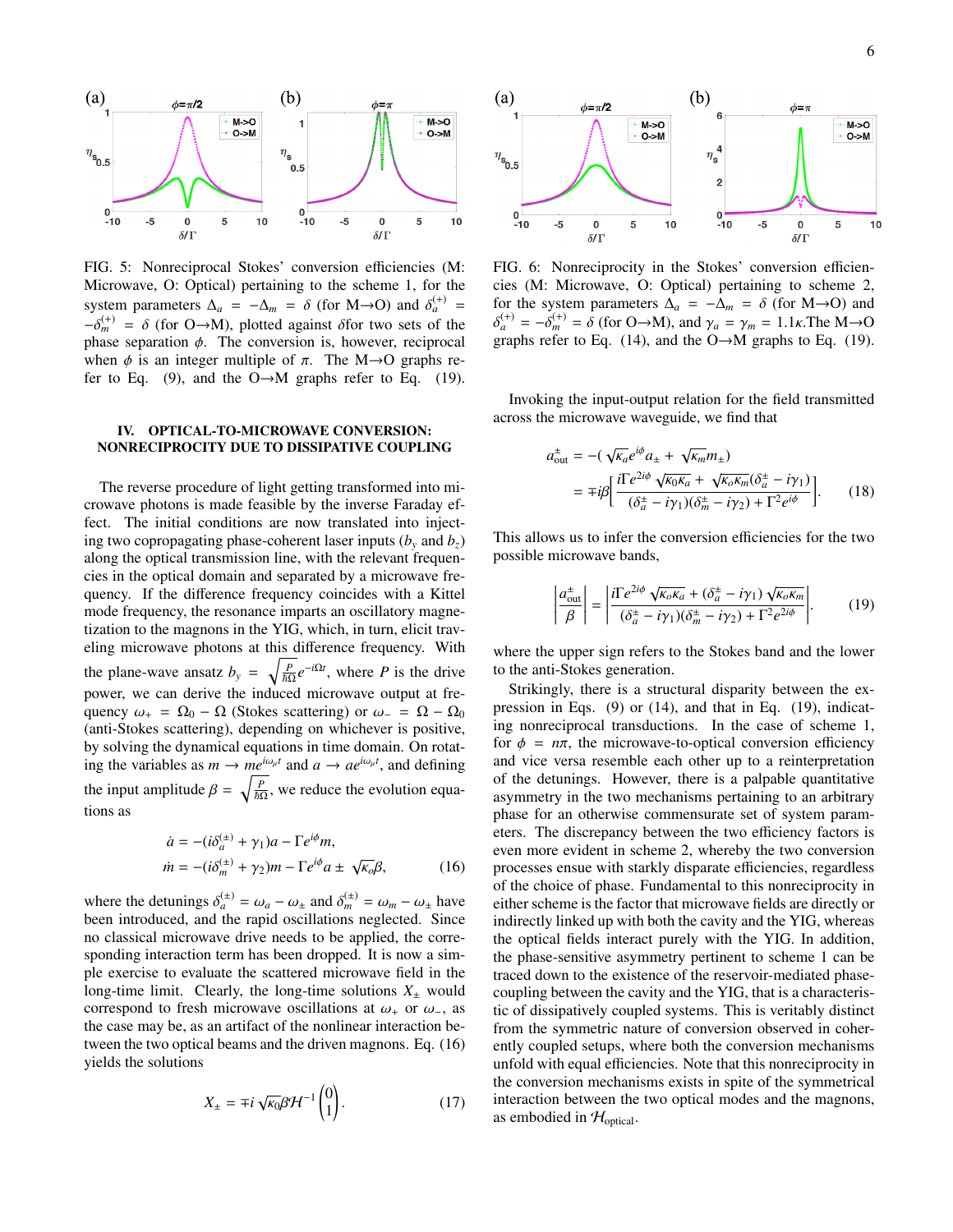### V. CONCLUSION

In conclusion, we have demonstrated the efficient interconversion between optical and microwave fields in the context of cavity-magnonicsa dissipatively coupled optomagnonic setup. As reported in the manuscript, dissipatively coupled systems with anti-PT symmetry perform significantly better than coherent settings for comparable system parameters. We have explicated two disparate schemes for the microwave-tooptical conversion, one of which involves injecting the microwave field through the shared waveguide and the other where the ferromagnetic sample is directly subject to an external pump. While the two schemes showcase improved conversion efficiencies compared to the coherently coupled systems, the second scheme, which directly drives the magnetic sample, manifests remarkable improvements when the dissipative coupling dominates the extraneous dissipations. This superior conversion efficiency stems from the emergence of a longlived dark mode, and consequently, the linear response suffers a tremendous boost. The transduction protocols achieved via strong phase-sensitive dissipative couplings also demonstrate strong nonreciprocity, with apparent discrepancies in the efficiencies of microwave to optical conversion and vice versa.

### VI. ACKNOWLEDGEMENTS

The authors acknowledge the support of The Air Force Office of Scientific Research [AFOSR award no FA9550-20-1- 0366], The Robert A. Welch Foundation [grant no A-1943] and the Herman F. Heep and Minnie Belle Heep Texas A&M University endowed fund.

### <span id="page-6-0"></span>Appendix A: Derivation of the master equation for a chain of emitters coupled to a waveguide

As depicted in Fig. 7, we consider an *N*-mode system (S) interacting dissipatively through a shared one-dimensional bath (B) aligned along the *x*-axis. Keeping the model very basic, we split the net Hamiltonian  $H$  into three contributions given by

$$
\mathcal{H}_S = \hbar \sum_{\lambda=1}^N \omega_{\lambda} c_{\lambda}^{\dagger} c_{\lambda},
$$
  
\n
$$
\mathcal{H}_B = \hbar \sum_k \omega_k a_k^{\dagger} a_k,
$$
  
\n
$$
\mathcal{H}_{SB} = i\hbar \sum_k \sum_{\lambda=1}^2 g_{k\lambda} (a_k e^{ikx_\lambda} - a_k^{\dagger} e^{-ikx_\lambda}) (c_\lambda + c_\lambda^{\dagger}), \quad (A1)
$$

where we assume that the mode  $c_{\lambda}$  is coupled to the waveguide at the location  $x = x_{\lambda}$ . The coupling coefficients  $g_{k\lambda}$ 's are assumed to be real. Here,  $H_{SB}$  exemplifies a typical two-body interaction among spatially separated modes with electromagnetic field quantized in a one-dimensional geometry. We can adiabatically eliminate the reservoir degrees of freedom to obtain the master equation under the Markov approximation as

$$
\dot{\rho}_S(t) = -\frac{i}{\hbar} [\mathcal{H}_S, \rho_S(t)]
$$
  
 
$$
-\frac{1}{\hbar^2} \int_0^\infty d\tau \operatorname{Tr}_B[\mathcal{H}_{SB}, [\mathcal{H}_{SB}(-\tau), \rho_S(t)\rho_B]] \quad \text{(A2)}
$$

where  $O(-\tau) = \exp\left[-\frac{i}{\hbar}(\mathcal{H}_S + \mathcal{H}_B)\tau\right]O\exp\left[\frac{i}{\hbar}(\mathcal{H}_S + \mathcal{H}_B)\tau\right],$ and  $\rho_B$  is the initial state of the bath<sup>[59](#page-8-13)</sup>. Idealizing the bath<br>to be a thermalized vacuum at zero temperature, the reserto be a thermalized vacuum at zero temperature, the reservoir signatures would encoded as  $\langle a_k a_{k'} \rangle = \langle a_k^{\dagger} a_k \rangle$  $\binom{\dagger}{k} a_{k'}$  = 0 and  $\langle a_k a_k^{\dagger}$  $\begin{pmatrix} \n\dot{x} \\ \n\dot{x} \n\end{pmatrix} = \delta_{k,k'}$ . Substituting these expressions into (21), we obtain  $\tau$ −integrals which, for the moment, can be expressed in terms of

$$
\mathcal{T}_{k\mu}^{(\pm)} = \int_0^\infty d\tau e^{i(\omega_\mu \pm \omega_k)\tau} = \pi \delta(\omega_\mu \pm \omega_k) + i \mathcal{P} \frac{1}{(\omega_\mu \pm \omega_k)},
$$
\n(A3)

where  $P(1/x)$  denotes the Cauchy Principal Value of its argument. Since  $\omega_k$ 's are all positive, terms of the form  $\delta(\omega_{\mu} + \omega_k)$ can be stamped out. In light of these simplifications, we can compactify (21) into the form

$$
\dot{\rho}_S = -\frac{i}{\hbar} [\mathcal{H}_S, \rho_S] - \frac{1}{\hbar^2} \sum_{\alpha,\beta=1}^N (\mathcal{W}_{\alpha\beta} + \mathcal{W}_{\alpha\beta}^{\dagger}), \tag{A4}
$$

where a typical contribution would appear as

$$
\mathcal{W}_{\alpha\beta} = \sum_{k} g_{k\alpha} g_{k\beta} e^{ik(x_{\alpha} - x_{\beta})} \Big[ \mathcal{T}_{k\beta}^{(-)} (c_{\alpha}^{\dagger} c_{\beta} \rho_{S} - c_{\beta} \rho_{S} c_{\alpha}^{\dagger}) +
$$

$$
\mathcal{T}_{k\beta}^{(+)} (c_{\alpha} c_{\beta}^{\dagger} \rho_{S} - c_{\beta}^{\dagger} \rho_{S} c_{\alpha}) \Big]. \quad (A5)
$$

We have dropped the fast-oscillating terms that go as  $c_{\alpha}c_{\beta}$ or  $c_{\alpha}^{\dagger}c_{\beta}^{\dagger}$  under the purview of the rotating wave approximation. Using a linearized approximation to the reservoir frequencies by letting  $\omega_k \approx v_g |k|$ , we take the continuum limit  $\sum_{k} \rightarrow \frac{L}{2\pi}$  $\int dk$  in computing  $W_{\alpha\beta}$  and  $W_{\alpha\beta}^{\dagger}$ . With the identification  $\Lambda_{\pm} = \frac{1}{\pi} P \int_{-\infty}^{\infty} dk \frac{e^{ik(x_{\alpha} - x_{\beta})}}{\omega_{\beta} \pm v_{g} |k|}$ coupling to the modes is independent of the field's propa- $\frac{\partial \rho_{\text{max}}}{\partial \rho}$  and the assumption that the gation direction, the cardinal intermediate relations could be codified as

$$
\int_{-\infty}^{\infty} dk e^{\pm ikx_{\alpha\beta}} \delta(\omega_{\beta} - v_{g}|k|) = \frac{2}{v_{g}} \cos(k_{\beta}x_{\alpha\beta}),
$$

$$
\Lambda_{+} + \Lambda_{-} = \frac{2}{v_{g}} \sin(k_{\beta}x_{\alpha\beta}), \qquad (A6)
$$

where  $x_{\alpha\beta} = |x_{\alpha} - x_{\beta}|$  and  $k_{\beta} = \omega_{\beta}/v_{g}$ . Terms like<br>  $P \int_{-\infty}^{\infty} dk \frac{1}{\omega_{\beta} \pm v_{g} |k|}$  get reflected as small frequency shifts in  $\omega_{1}$ <br>
and  $\omega_{2}$  which can be neglected. Then collecting the like and  $\omega_2$ , which can be neglected. Then, collecting the like terms together in (23) and exploiting the preceding relations in (24) and (25), we obtain the full master equation for the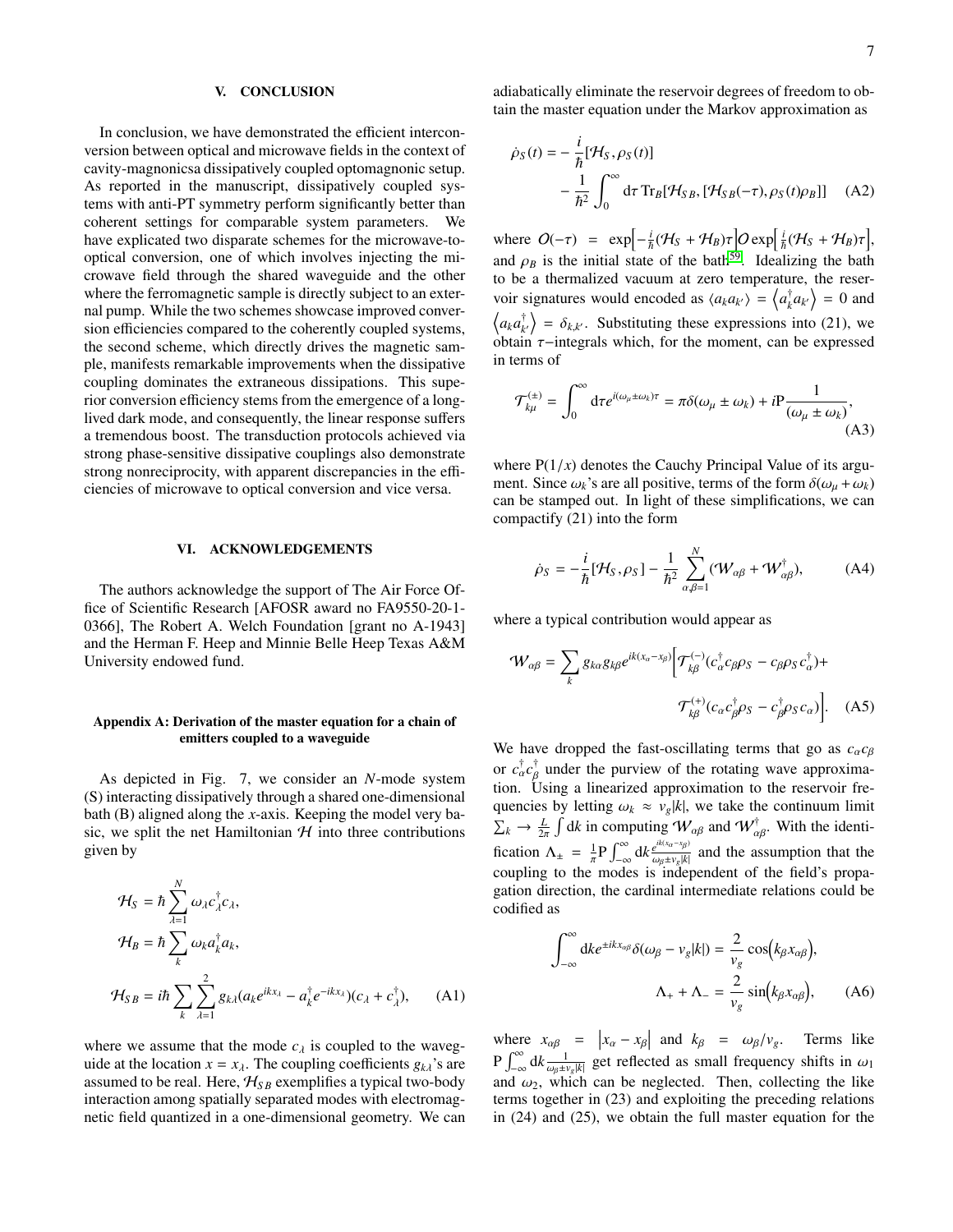

FIG. 7: An array of *N* single-mode quantum emitters coupled to the evanescent field of a one-dimensional waveguide, with  $\gamma_{\alpha}$  =  $\kappa_{\alpha\alpha}$  denoting the individual coupling rates. The waveguide can be adiabatically eliminated to yield the master equation of the emitter chain waveguide can be adiabatically eliminated to yield the master equation of the emitter chain.

dissipative dynamics of S:

$$
\dot{\rho}_S = -\frac{i}{\hbar} [\mathcal{H}_S, \rho_S] - \sum_{\alpha, \beta=1}^N \kappa_{\alpha\beta} (c_{\alpha}^{\dagger} c_{\beta} \rho_S - 2c_{\beta} \rho_S c_{\alpha}^{\dagger} - \rho_S c_{\alpha}^{\dagger} c_{\beta})
$$

$$
-i \sum_{\alpha \neq \beta} \Omega_{\alpha\beta} [c_{\alpha}^{\dagger} c_{\beta}, \rho_S], \tag{A7}
$$

where the off-diagonal coefficients  $\kappa_{\alpha\beta}$ , for  $\alpha \neq \beta$ , signify dissipative couplings, while  $\Omega_{\alpha\beta}$  simulate dispersive interactions. The relevant coefficients are given by

$$
\kappa_{\alpha\beta} = \frac{g_{\alpha}^{2} L}{v_{g}} \delta_{\alpha\beta} + \Gamma_{\alpha\beta} \cos \phi_{\alpha\beta} (1 - \delta_{\alpha\beta}),
$$
  
\n
$$
\Gamma_{\alpha\beta} = (\kappa_{\alpha\alpha} \kappa_{\beta\beta})^{1/2} = \frac{g_{\alpha} g_{\beta} L}{v_{g}},
$$
  
\n
$$
\Omega_{\alpha\beta} = \Gamma_{\alpha\beta} \sin \phi_{\alpha\beta},
$$
\n(A8)

where, in view of the proximity between the transition frequencies, it is assumed that  $k_{\lambda} \approx k_0 = \omega_0/v_g \,\forall \lambda \in \{1, N\}.$  $g_{k\alpha} \approx g_{\alpha}$ , and  $\{k_0, \omega_0\}$  is the central waveguide mode in the vicinity of which the linear dispersion holds valid. The phases  $\phi_{\alpha\beta}$  are defined as  $\phi_{\alpha\beta} = k_0 x_{\alpha\beta}$ , and  $g_{k\lambda}$ 's are taken to be *k*-independent. When  $\phi_{\alpha\beta}$ 's are integral multiples of  $\pi$ , the couplings are purely dissipative. Note that the decay parameter  $\kappa_{\alpha\alpha} = \frac{g_{\alpha}^2 L}{v_g}$  deduced here accounts only for the waveguide's contribution to the dynamics. When other decohering channels are considered in parallel, additional dissipative effects are tacked onto these terms.

- <span id="page-7-0"></span><sup>∗</sup> [debsosu16@tamu.edu](mailto:debsosu16@tamu.edu)
- <span id="page-7-1"></span>† [jayakrishnan00213@tamu.edu](mailto:jayakrishnan00213@tamu.edu)
- <span id="page-7-2"></span><sup>1</sup> R. W. Boyd, *Nonlinear optics* (Academic press, 2020).
- <span id="page-7-3"></span><sup>2</sup> E. Woodbury and W. Ng, Proceedings of the Institute of Radio Engineers 50, 2367 (1962).
- <span id="page-7-4"></span>E. Garmire, F. Pandarese, and C. H. Townes, [Phys. Rev. Lett.](http://dx.doi.org/10.1103/PhysRevLett.11.160) 11, [160 \(1963\).](http://dx.doi.org/10.1103/PhysRevLett.11.160)
- <span id="page-7-5"></span>N. Bloembergen and Y. R. Shen, [Phys. Rev. Lett.](http://dx.doi.org/10.1103/PhysRevLett.12.504) 12, 504 (1964).
- <span id="page-7-6"></span><sup>5</sup> Y. R. Shen and N. Bloembergen, Phys. Rev. **137**[, A1787 \(1965\).](http://dx.doi.org/10.1103/PhysRev.137.A1787)<br><sup>6</sup> G. S. Agarwal and S. S. Jha. Phys. Rev. A **88**, 013815 (2013).
- <span id="page-7-7"></span><sup>6</sup> G. S. Agarwal and S. S. Jha, Phys. Rev. A 88[, 013815 \(2013\).](http://dx.doi.org/10.1103/PhysRevA.88.013815)
- K. Qu and G. S. Agarwal, Phys. Rev. A 87[, 031802 \(2013\).](http://dx.doi.org/10.1103/PhysRevA.87.031802)
- <sup>8</sup> T. Bagci, A. Simonsen, S. Schmid, L. G. Villanueva, E. Zeuthen, J. Appel, J. M. Taylor, A. Sørensen, K. Usami, A. Schliesser, *et al.*, Nature 507, 81 (2014).
- <span id="page-7-8"></span><sup>9</sup> R. W. Andrews, R. W. Peterson, T. P. Purdy, K. Cicak, R. W. Simmonds, C. A. Regal, and K. W. Lehnert, Nature physics 10, 321 (2014).
- <span id="page-7-9"></span><sup>10</sup> M. Hafezi, Z. Kim, S. L. Rolston, L. A. Orozco, B. Lev, and J. M. Taylor, Physical Review A 85, 020302 (2012).
- <span id="page-7-10"></span><sup>11</sup> J. Verdú, H. Zoubi, C. Koller, J. Majer, H. Ritsch, and J. Schmiedmayer, Physical review letters 103, 043603 (2009).
- <span id="page-7-11"></span><sup>12</sup> A. Imamoğlu, Phys. Rev. Lett. **102**[, 083602 \(2009\).](http://dx.doi.org/ 10.1103/PhysRevLett.102.083602)
- <span id="page-7-12"></span><sup>13</sup> D. Marcos, M. Wubs, J. Taylor, R. Aguado, M. D. Lukin, and A. S. Sørensen, Physical review letters 105, 210501 (2010).
- <span id="page-7-13"></span><sup>14</sup> L. A. Williamson, Y.-H. Chen, and J. J. Longdell, Physical review letters 113, 203601 (2014).
- <span id="page-7-14"></span><sup>15</sup> X. Fernandez-Gonzalvo, Y.-H. Chen, C. Yin, S. Rogge, and J. J. Longdell, Physical Review A 92, 062313 (2015).
- <span id="page-7-15"></span><sup>16</sup> M. Tsang, Physical Review A 81, 063837 (2010).
- <span id="page-7-16"></span><sup>17</sup> M. Tsang, Physical Review A **84**, 043845 (2011).<br><sup>18</sup> R. Hisatomi, A. Osada, Y. Tabuchi, T. Jshikaw
- <span id="page-7-17"></span><sup>18</sup> R. Hisatomi, A. Osada, Y. Tabuchi, T. Ishikawa, A. Noguchi, R. Yamazaki, K. Usami, and Y. Nakamura, [Phys. Rev. B](http://dx.doi.org/10.1103/PhysRevB.93.174427) 93, [174427 \(2016\).](http://dx.doi.org/10.1103/PhysRevB.93.174427)
- <span id="page-7-18"></span><sup>19</sup> Y. S. Ihn, S.-Y. Lee, D. Kim, S. H. Yim, and Z. Kim, [Phys. Rev.](http://dx.doi.org/ 10.1103/PhysRevB.102.064418) B 102[, 064418 \(2020\).](http://dx.doi.org/ 10.1103/PhysRevB.102.064418)
- <span id="page-7-19"></span><sup>20</sup> X. Fernandez-Gonzalvo, Y.-H. Chen, C. Yin, S. Rogge, and J. J. Longdell, Phys. Rev. A 92[, 062313 \(2015\).](http://dx.doi.org/ 10.1103/PhysRevA.92.062313)
- <span id="page-7-20"></span><sup>21</sup> W. Yu, J. Wang, H. Y. Yuan, and J. Xiao, [Phys. Rev. Lett.](http://dx.doi.org/ 10.1103/PhysRevLett.123.227201) 123, [227201 \(2019\).](http://dx.doi.org/ 10.1103/PhysRevLett.123.227201)